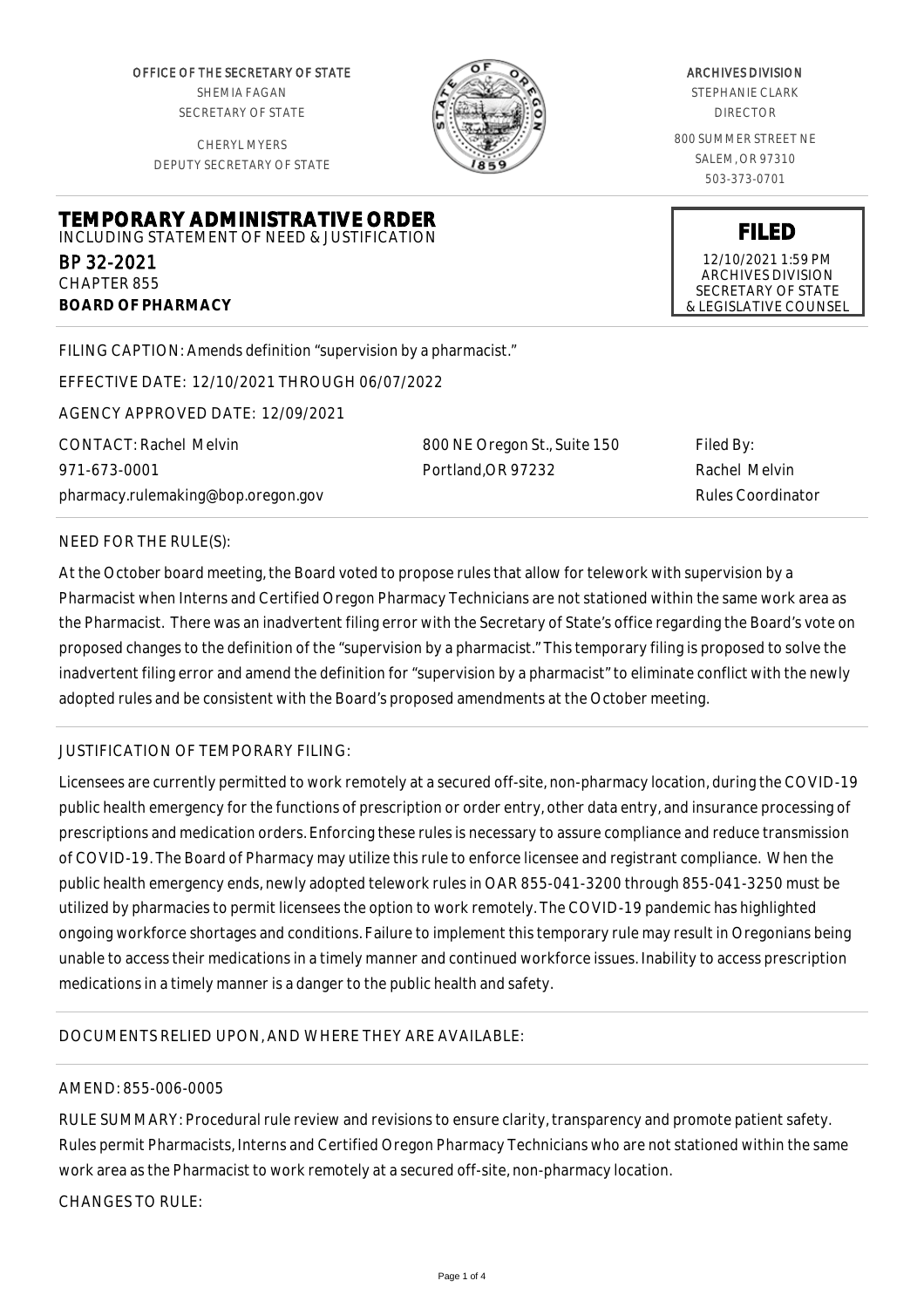## As used in OAR Chapter 855:¶

(1) "Adulterated" has the same meaning as set forth in 21 USC 351 (v. 12/09/2021)¶

(2) "Board" means the Oregon Board of Pharmacy unless otherwise specified or required by the context.¶ (3) "Certified Oregon Pharmacy Technician" means a person licensed by the State Board of Pharmacy who assists the pharmacist in the practice of pharmacy pursuant to rules of the board and has completed the specialized education program pursuant to OAR 855-025-0005. Persons used solely for clerical duties, such as recordkeeping, cashiering, bookkeeping and delivery of medications released by the pharmacist are not considered pharmacy technicians.¶

(4) "Clinical Pharmacy Agreement" means an agreement between a pharmacist or pharmacy and a health care organization or a physician that permits the pharmacist to engage in the practice of clinical pharmacy for the benefit of the patients of the health care organization or physician.¶

(5) "Collaborative Drug Therapy Management" means the participation by a pharmacist in the management of drug therapy pursuant to a written protocol that includes information specific to the dosage, frequency, duration and route of administration of the drug, authorized by a practitioner and initiated upon a prescription order for an individual patient and:¶

(a) Is agreed to by one pharmacist and one practitioner; or¶

(b) Is agreed to by one or more pharmacists at a single pharmacy registered by the board and one or more practitioners in a single organized medical group, such as a hospital medical staff, clinic or group practice, including but not limited to organized medical groups using a pharmacy and therapeutics committee.¶

(6) "Compounding" means the preparation, mixing, assembling, packaging, or labeling of a drug or device:¶ (a) As the result of a practitioner's prescription drug order, or initiative based on the relationship between the practitioner, the pharmacist and the patient, in the course of professional practice; or¶

(b) For the purpose of, or as an incident to, research, teaching, or chemical analysis and not for sale or dispensing; or¶

(c) The preparation of drugs or devices in anticipation of prescription drug orders based on routine, regularly observed prescribing patterns.¶

(7) "Confidential Information" means any patient information obtained by a pharmacist or pharmacy.¶

(8) "Consulting Pharmacist" means a pharmacist that provides a consulting service regarding a patient medication, therapy management, drug storage and management, security, education, or any other pharmaceutical service.¶ (9) The "Container" is the device that holds the drug and that is or may be in direct contact with the drug. $\P$ (10) "Dispensing or Dispense" means the preparation and delivery of a prescription drug pursuant to a lawful order of a practitioner in a suitable container appropriately labeled for subsequent administration to or use by a patient or other individual entitled to receive the prescription drug.¶

(11) "Interpretation and evaluation of prescription orders" means the review of the order for therapeutic and legal correctness. Therapeutic review includes identification of the prescription drug ordered, its applicability and its relationship to the other known medications used by the patient and determination of whether or not the dose and time interval of administration are within accepted limits of safety. The legal review for correctness of the prescription order includes a determination that the order is valid and has not been altered, is not a forgery, is prescribed for a legitimate medical purpose, contains all information required by federal and state law, and is within the practitioner's scope of practice.¶

(12) "Labeling" means the process of preparing and affixing of a label to any drug container exclusive, however, of the labeling by a manufacturer, packer or distributor of a non-prescription drug or commercially packaged legend drug or device.¶

(13) "Misbranded" has the same definition as set forth in 21 USC 352 (v. 12/09/2021).¶

(14) "Monitoring of therapeutic response or adverse effect of drug therapy" means the follow up of the therapeutic or adverse effect of medication upon a patient, including direct consultation with the patient or his agent and review of patient records, as to result and side effect, and the analysis of possible interactions with other medications that may be in the medication regimen of the patient. This section shall not be construed to prohibit monitoring by practitioners or their agents.¶

(15) "Medication Therapy Management (MTM)" means a distinct service or group of services that is intended to optimize therapeutic outcomes for individual patients. Medication Therapy Management services are independent of, but can occur in conjunction with, the provision of a medication product.¶

(16) "Nationally Certified Exam" means an exam that is approved by the board which demonstrates successful completion of a Specialized Education Program. The exam must be reliable, psychometrically sound, legally defensible and valid.¶

(17) "Non-legend drug" means a drug which does not require dispensing by prescription and which is not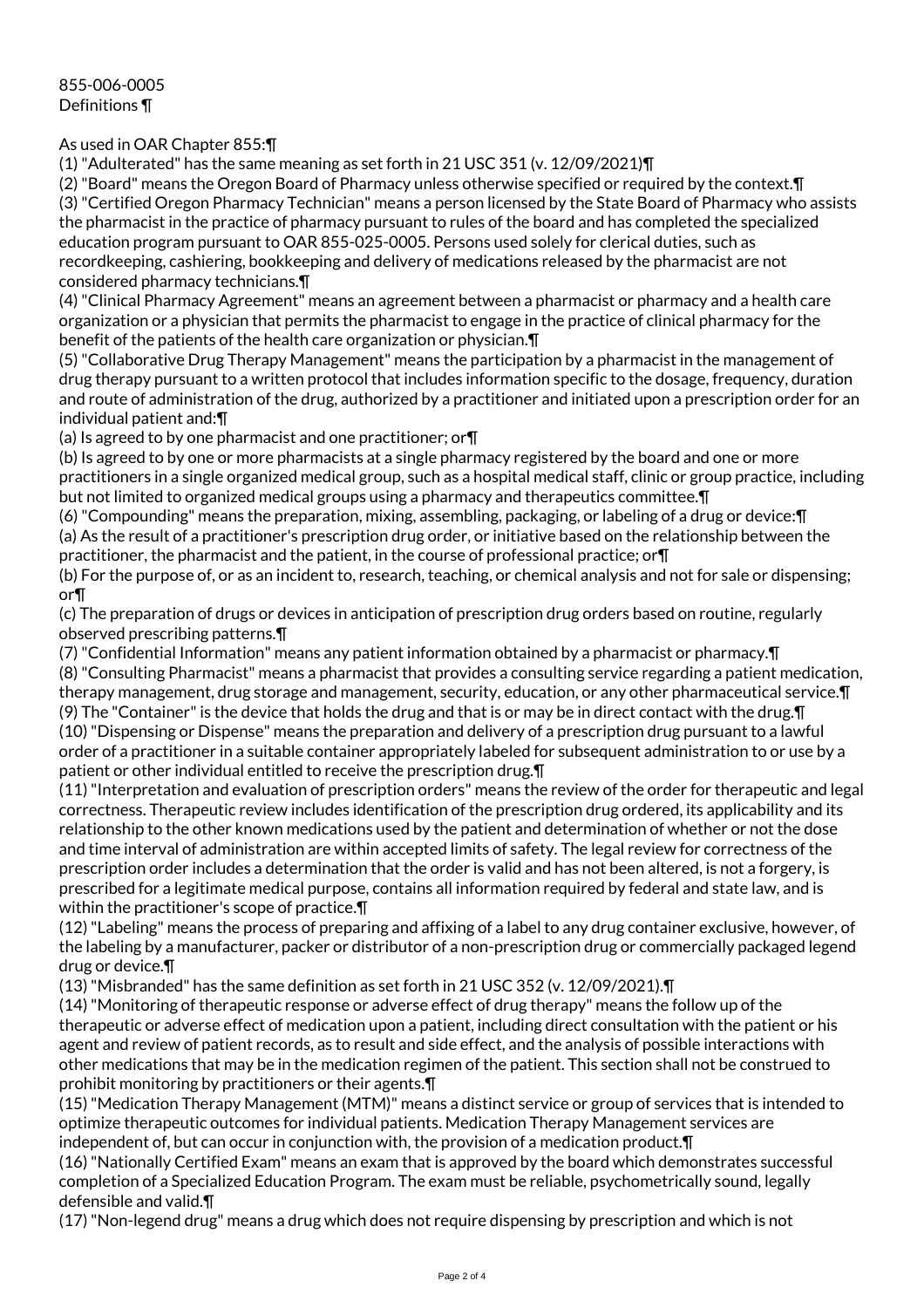restricted to use by practitioners only.¶

(18) "Offering or performing of those acts, services, operations or transactions necessary in the conduct,

operation, management and control of pharmacy" means, among other things:¶

(a) The creation and retention of accurate and complete patient records;¶

(b) Assuming authority and responsibility for product selection of drugs and devices;¶

(c) Developing and maintaining a safe practice setting for the pharmacist, for pharmacy staff and for the general public;¶

(d) Maintaining confidentiality of patient information.¶

(19) "Official compendium" means the official United States Pharmacopeia <USP>, official National Formulary <NF> (USP 43-NF 38 v. 2021), official Homeopathic Pharmacopoeia of the United States <HPUS> (v. 2021), or any supplement to any of these. ¶

(20) "Oral Counseling" means an oral communication process between a pharmacist and a patient or a patient's agent in which the pharmacist obtains information from the patient (or agent) and the patient's pharmacy records, assesses that information and provides the patient (or agent) with professional advice regarding the safe and effective use of the prescription drug for the purpose of assuring therapeutic appropriateness.¶ (21) Participation in Drug Selection and Drug Utilization Review:¶

(a) "Participation in drug selection" means the consultation with the practitioner in the selection of the best possible drug for a particular patient.¶

(b) "Drug utilization review" means evaluating prescription drug order in light of the information currently provided to the pharmacist by the patient or the patient's agent and in light of the information contained in the patient's record for the purpose of promoting therapeutic appropriateness by identifying potential problems and consulting with the prescriber, when appropriate. Problems subject to identification during drug utilization review include, but are not limited to:¶

(A) Over-utilization or under-utilization;¶

(B) Therapeutic duplication;¶

(C) Drug-disease contraindications;¶

(D) Drug-drug interactions;¶

(E) Incorrect drug dosage;¶

(F) Incorrect duration of treatment;¶

(G) Drug-allergy interactions; and¶

(H) Clinical drug abuse or misuse.¶

(22) "Pharmaceutical Care" means the responsible provision of drug therapy for the purpose of achieving definite outcomes that improve a patient's quality of life. These outcomes include:¶

(a) Cure of a disease;¶

(b) Elimination or reduction of a patient's symptomatology;¶

(c) Arrest or slowing of a disease process; or¶

(d) Prevention of a disease or symptomatology.¶

(23) "Pharmacy Technician" means a person licensed by the State Board of Pharmacy who assists the pharmacist in the practice of pharmacy pursuant to rules of the board but has not completed the specialized education program pursuant to OAR 855-025-0012.¶

(24) "Practice of clinical pharmacy" means:¶

(a) The health science discipline in which, in conjunction with the patient's other practitioners, a pharmacist provides patient care to optimize medication therapy and to promote disease prevention and the patient's health and wellness;¶

(b) The provision of patient care services, including but not limited to post-diagnostic disease state management services; and¶

(c) The practice of pharmacy by a pharmacist pursuant to a clinical pharmacy agreement.¶

(25) "Practice of pharmacy" is as defined in ORS 689.005.¶

(26) "Prescription drug" or "legend drug" is as defined in ORS 689.005 and:¶

(a) Required by federal law, prior to being dispensed or delivered, to be labeled with "Rx only"; or¶

(b) Required by any applicable federal or state law or regulation to be dispensed on prescription only or is restricted to use by practitioners only.¶

(27) "Prescription released by the pharmacist" means, a prescription which has been reviewed by the pharmacist

that does not require further pharmacist intervention such as reconstitution or counseling.¶

(28) "Prohibited conduct" means conduct by a licensee that:¶

(a) Constitutes a criminal act against a patient or client; or¶

(b) Constitutes a criminal act that creates a risk of harm to a patient or client.¶

(29) "Proper and safe storage of drugs and devices and maintenance of proper records therefore" means housing drugs and devices under conditions and circumstances that:¶